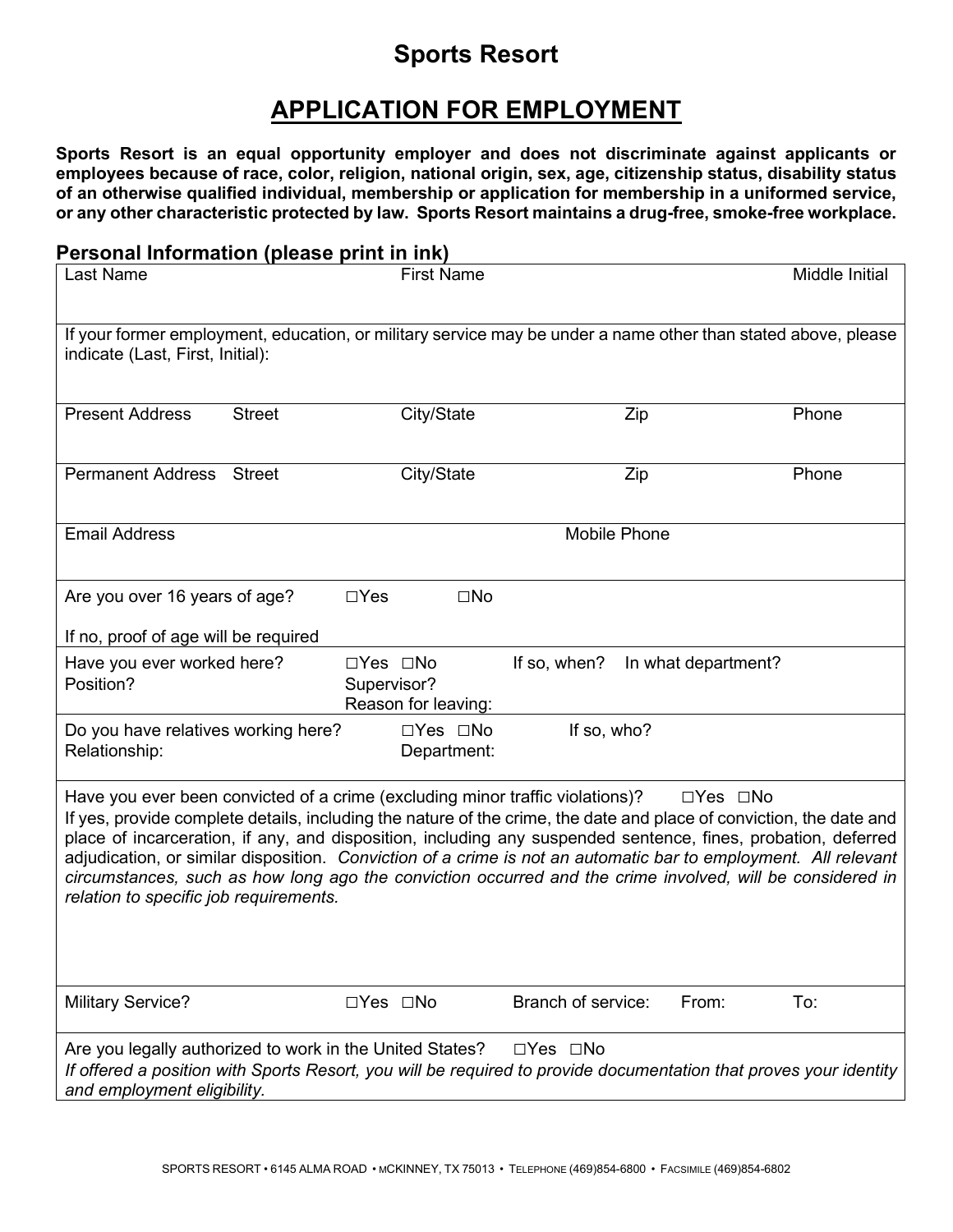# **Employment Information**

### Position Desired: University of the University of the University of the University of the University of the University of the University of the University of the University of the University of the University of the Univer

| Salary Expected:                                                                                                                                                                                                                                                                  | Date available for work: |                  |                  |                    |
|-----------------------------------------------------------------------------------------------------------------------------------------------------------------------------------------------------------------------------------------------------------------------------------|--------------------------|------------------|------------------|--------------------|
| Are you applying for:                                                                                                                                                                                                                                                             | $\Box$ Full-time         | $\Box$ Part-time | $\Box$ Temporary | $\Box$ Summer only |
| What shifts can you work: $\Box$ Any                                                                                                                                                                                                                                              |                          | $\square$ Days   | $\Box$ Evenings  | $\Box$ Nights      |
| Are you willing to work weekends or holidays?                                                                                                                                                                                                                                     |                          |                  | $\Box$ Yes       | $\Box$ No          |
| How often did you miss work last year?                                                                                                                                                                                                                                            |                          |                  |                  |                    |
| If you are applying for part-time or temporary work, please indicate the hours, days, and length of time you are<br>available:                                                                                                                                                    |                          |                  |                  |                    |
| Are you able to perform the functions of the job for which you are applying as described or demonstrated to you<br>or as listed on the job description, if one has been provided to you, with or without reasonable accommodation?<br>$\Box$ Yes $\Box$ No                        |                          |                  |                  |                    |
| How did you hear about Sports Resort?<br>□ Journal ad, which one:<br>$\Box$ If employee referral, name of employee: $\Box$<br>□ Placement firm:<br>□ Student employment/school, which one?<br>$\Box$ Other, please specify:<br>p Previously employed at this facility: vertically |                          |                  |                  |                    |

## **Educational History**

| Name of School                                      | Location                                                                        | Course of<br>Study                  | # of Years<br>Completed | Did you<br>graduate? | Diploma or<br>degree? |
|-----------------------------------------------------|---------------------------------------------------------------------------------|-------------------------------------|-------------------------|----------------------|-----------------------|
| High School:                                        |                                                                                 |                                     |                         |                      |                       |
| Colleges:                                           |                                                                                 |                                     |                         |                      |                       |
|                                                     |                                                                                 |                                     |                         |                      |                       |
| <b>Graduate School:</b>                             |                                                                                 |                                     |                         |                      |                       |
| Business, Vocational, or<br><b>Technical School</b> |                                                                                 |                                     |                         |                      |                       |
| Other, specify:                                     |                                                                                 |                                     |                         |                      |                       |
| Clerical Skills, if applicable:                     | <b>WPM</b><br>$\Box$ Typing<br>$\Box$ Dictaphone<br>$\Box$ Other office skills: | Shorthand<br>П<br>$\Box$ Data entry | <b>WPM</b>              |                      |                       |

## **Professional Licenses, Certifications, or Registrations**

| Issued by | Registration or      | Expiration    |
|-----------|----------------------|---------------|
|           |                      | Date          |
|           |                      |               |
|           |                      |               |
|           |                      |               |
|           |                      |               |
|           | (state/organization) | Certification |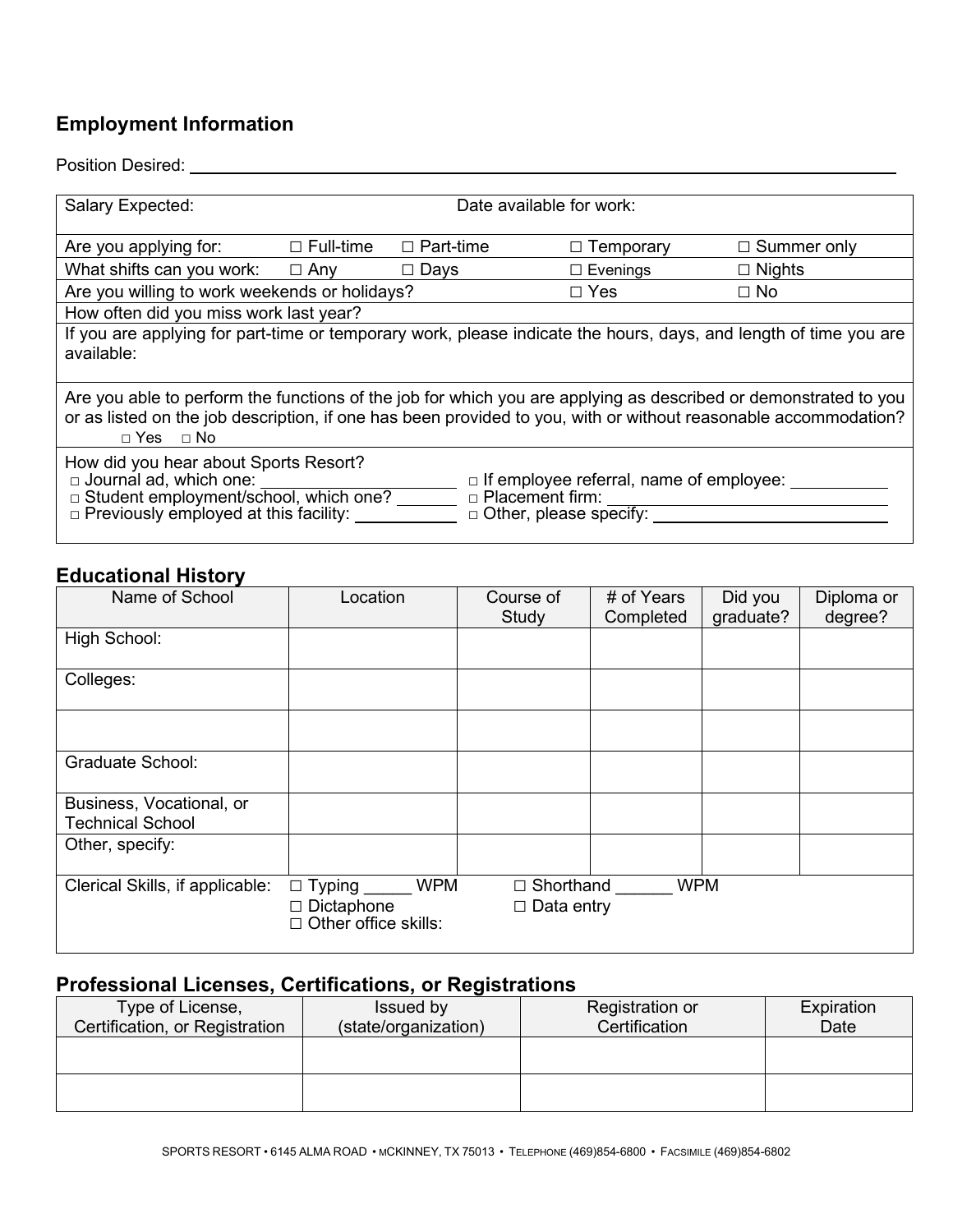## **Work History**

Please fill out completely even if you have a resume. Start with your present or most recent job. Please include employment history of at least seven years. List self-employment, summer, and part-time jobs. If you need additional space, please use a separate sheet of paper.

| Present or Most Recent Employer: |                              |       |
|----------------------------------|------------------------------|-------|
| Job Title:                       |                              |       |
| Complete street address:         |                              |       |
| City                             | State/Zip                    | Phone |
| Supervisor's name:               | Supervisor's title:          |       |
| Starting date:                   | Ending date:                 |       |
| Starting salary:                 | Ending salary:               |       |
| Reason for leaving:              |                              |       |
| Brief description of job:        |                              |       |
| Contact name:                    | <b>Contact Phone Number:</b> |       |
|                                  |                              |       |
| Employer:                        |                              |       |
| Job Title:                       |                              |       |
| Complete street address:         |                              |       |
| City                             | State/Zip                    | Phone |
| Supervisor's name:               | Supervisor's title:          |       |
| Starting date:                   | Ending date:                 |       |
| <b>Starting Salary:</b>          | <b>Ending Salary:</b>        |       |
| Reason for leaving:              |                              |       |
| Brief description of job:        |                              |       |
| Contact name:                    | <b>Contact Phone Number:</b> |       |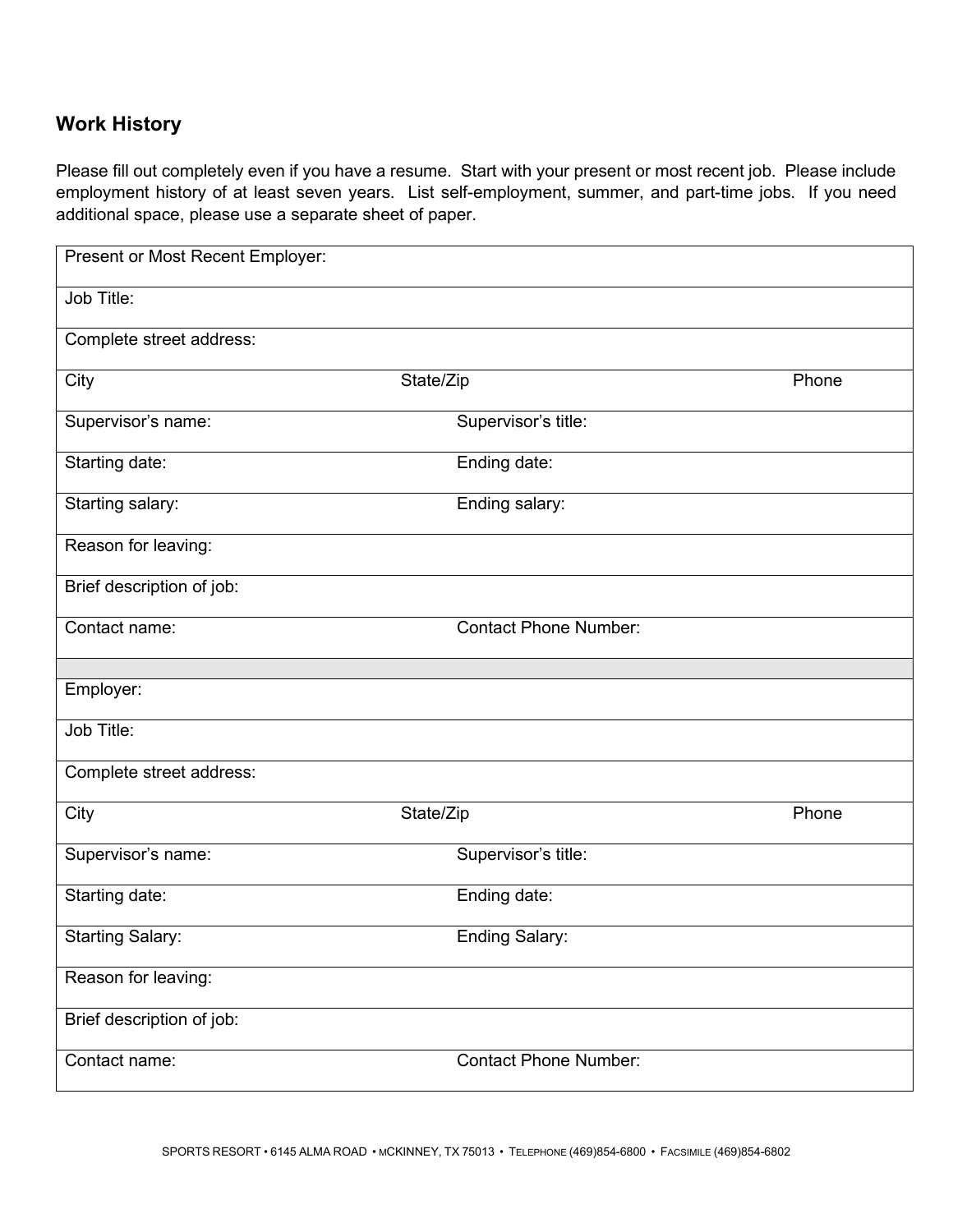# **Work History (Continued)**

| Employer:                 |                              |       |
|---------------------------|------------------------------|-------|
| Job Title:                |                              |       |
| Complete street address:  |                              |       |
| City                      | State/Zip                    | Phone |
| Supervisor's name:        | Supervisor's title:          |       |
| Starting date:            | Ending date:                 |       |
| Starting salary:          | Ending salary:               |       |
| Reason for leaving:       |                              |       |
| Brief description of job: |                              |       |
| Contact name:             | <b>Contact Phone Number:</b> |       |
|                           |                              |       |
| Employer:                 |                              |       |
| Job Title:                |                              |       |
| Complete street address:  |                              |       |
| City                      | State/Zip                    | Phone |
| Supervisor's name:        | Supervisor's title:          |       |
| Starting date:            | Ending date:                 |       |
| <b>Starting Salary:</b>   | <b>Ending Salary:</b>        |       |
| Reason for leaving:       |                              |       |
| Brief description of job: |                              |       |
|                           |                              |       |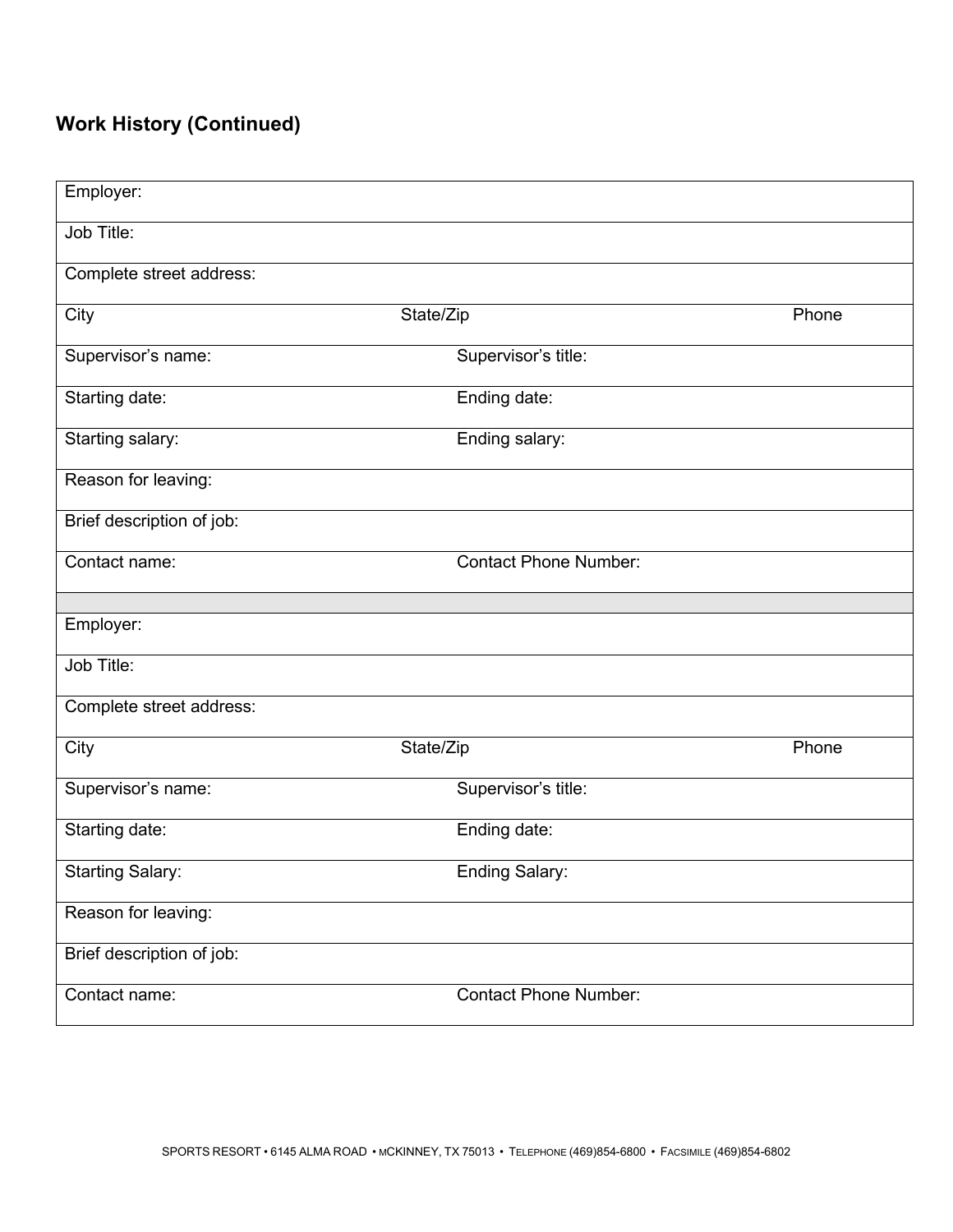## **Please Read Carefully Before Signing**

### **APPLICANT'S CERTIFICATION AND RELEASE STATEMENT**

I hereby authorize Sports Resort to contact, obtain, and verify the accuracy of information contained in this application from all law enforcement agencies and any or all of my previous employers, references, and educational institutions, and otherwise to fully investigate my suitability for employment, character, general reputation, personal characteristics, mode of living, work habits, skills, or abilities. I understand that the results of any such investigation may be disclosed to Sports Resort personnel involved in the employment decision, and I consent to the disclosure of any such information to Sports Resort by those entities and individuals.

#### **In consideration of Sports Resort undertaking to review this application and to consider me for hire, I release and acquit Sports Resort and its agents and employees from any liability whatsoever, INCLUDING LIABILITY RESULTING FROM NEGLIGENCE OR GROSS NEGLIGENCE, for any damage that I may suffer or sustain by reason of its acquisition or use of any such information.**

I certify that all information provided by me in this application is true and complete to the best of my knowledge. I understand that any misstatement, omission, falsification, or factual misrepresentation in this application may disqualify me from consideration for employment or, if hired, may result in disciplinary action up to and including termination of employment.

I acknowledge and agree that this application is not a contract or a legal guarantee of employment. If hired by Sports Resort, I understand that my employment will be at will and not for any specific term, and that either I or Sports Resort may terminate my employment at any time, with or without reason or advance notice. I further understand that no employee or representative of Sports Resort, other than the President or Chief Financial Officer, has the authority to enter into any agreement for a specified period of employment, or to make any statement contrary to the provisions outlined above.

If hired, I agree to comply with all rules, regulations, and operating procedures established by Sports Resort.

I have read and fully understand the above statements and I seek employment under those conditions.

Applicant's Signature **Date** Date of **Contract Contract Contract Contract Contract Contract Contract Contract Contract Contract Contract Contract Contract Contract Contract Contract Contract Contract Contract Contract Cont**